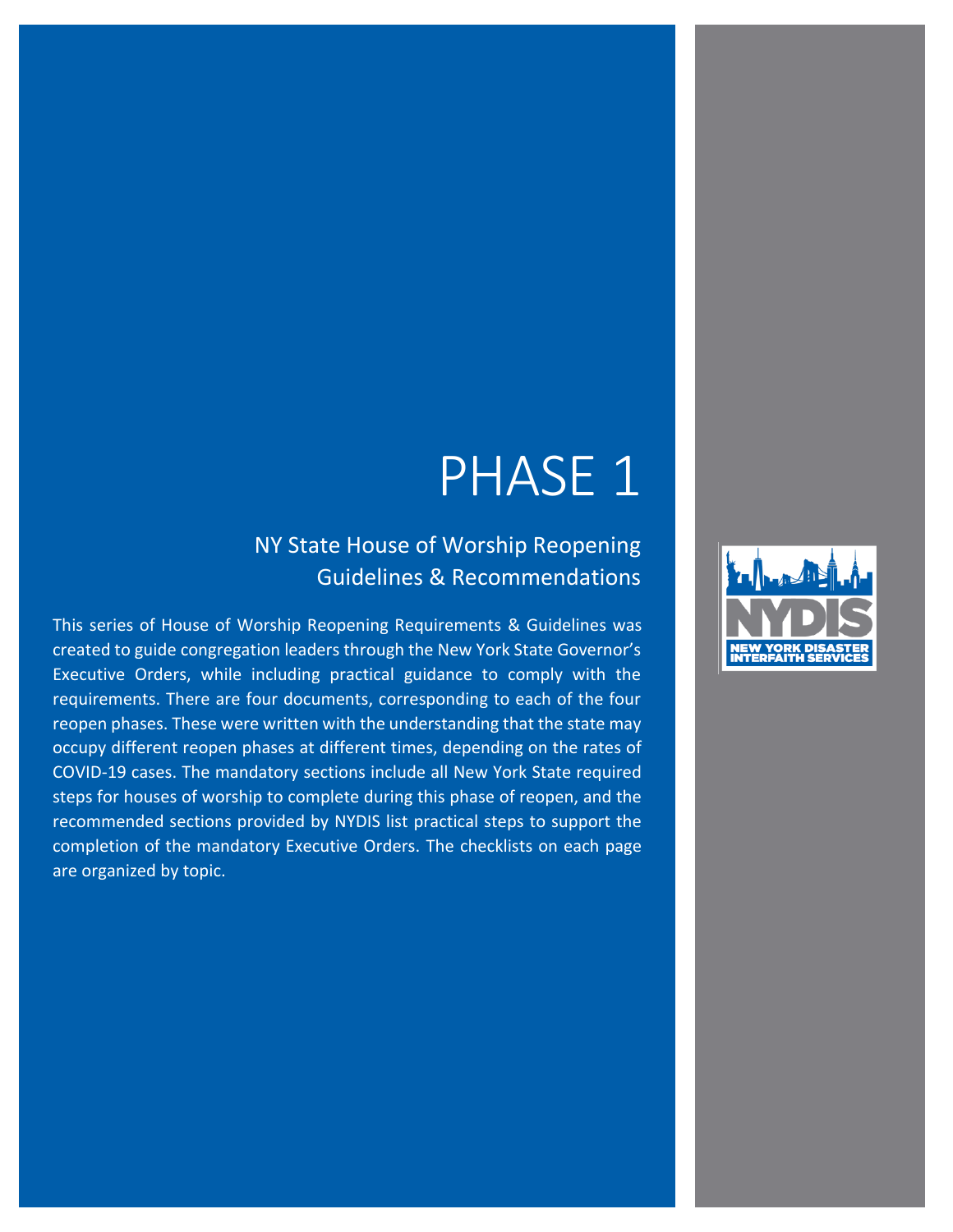|                                                                                                  | <b>Social Distancing and Personal Protective Equipment (PPE)</b>                                                                                                                                                                                                                                                                                                                                                                                                                                                                                                                                                                                                                                                                                                                                                                                                                                                                                                                                                                                                                                                                                                                                                                          |
|--------------------------------------------------------------------------------------------------|-------------------------------------------------------------------------------------------------------------------------------------------------------------------------------------------------------------------------------------------------------------------------------------------------------------------------------------------------------------------------------------------------------------------------------------------------------------------------------------------------------------------------------------------------------------------------------------------------------------------------------------------------------------------------------------------------------------------------------------------------------------------------------------------------------------------------------------------------------------------------------------------------------------------------------------------------------------------------------------------------------------------------------------------------------------------------------------------------------------------------------------------------------------------------------------------------------------------------------------------|
| <b>Mandatory</b><br>[Under NY State<br><b>Executive Orders</b><br>published on<br>June 26, 2020] | Limit size of indoor and outdoor gatherings to no more than 10 people.<br>Ensure households stay 6 feet apart from each other at all times during indoor and<br>outdoor gatherings.<br>$\Box$ Require that masks or acceptable face coverings are worn when congregants, volunteers,<br>and/or attendees come within six feet of another person. This includes entering the facility,<br>passing people in hallways, and occupying small spaces where 6 feet of distancing cannot<br>be maintained.<br>Facilities must provide clean face coverings for congregants who attend the service but do<br>not have their own appropriate face covering.<br>$\Box$ In small spaces where social distancing is not possible (such as elevators and vehicles),<br>only one person at a time may use the space, unless all individuals in such space are<br>wearing acceptable face coverings. In this case, occupancy must never exceed 50% of the<br>maximum capacity of the space or vehicle.<br>Build a physical barrier, such as plastic shielding walls, when face masks or physical<br>distancing is not feasible between congregants or attendees.<br>If used, physical barriers should be put in place in accordance with OSHA guidelines |
| <b>Recommended</b>                                                                               | Seek alternatives for in-person gatherings such as meeting via video or teleconferencing.<br>$\circ$<br>When opting for in-person gatherings, try to meet outdoors instead of indoors to reduce<br>$\circ$<br>the chances of airborne transmission.<br>Increase ventilation with outdoor air to the greatest extent possible (e.g. opening<br>$\circ$<br>windows and doors), while maintaining safety protocols.<br>Stagger schedules for staff members and volunteers to limit amount of contact and time<br>$\circ$<br>spent in the same area.<br><b>Place marking tape on the ground to guide people to sit or stand six feet apart, including</b><br>$\circ$<br>six feet of spacing for instances when they may stand in line (i.e. forming lines for the<br>restroom).<br>Recommend the use of face coverings at all times when indoors, even when 6 feet of<br>$\circ$<br>distance can be maintained.                                                                                                                                                                                                                                                                                                                               |

V1 as of 8.4.2020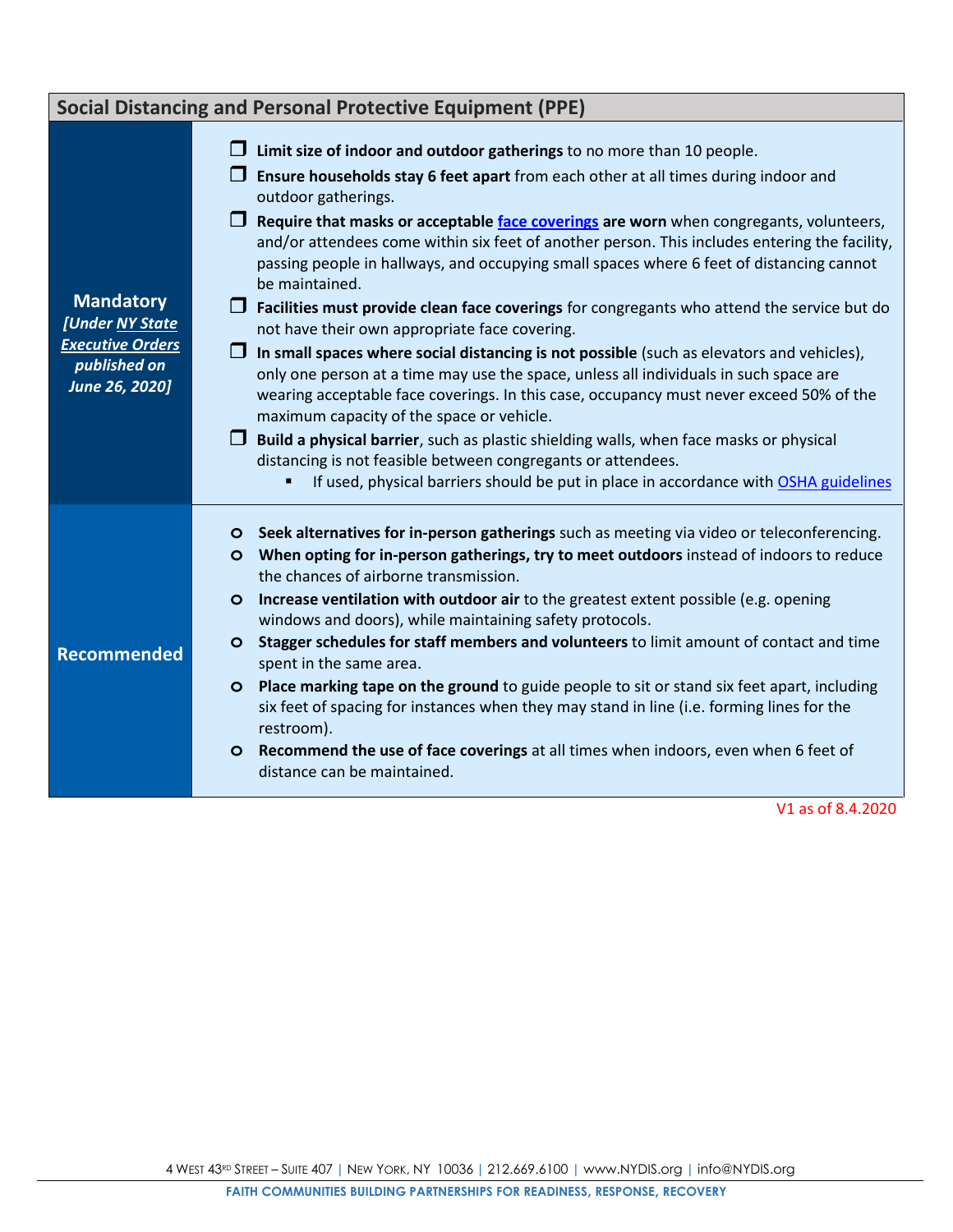## **Facilities Management & Cleaning Procedures**

| <b>Mandatory</b><br>[Under NY State<br><b>Executive Orders</b><br>published on<br>June 26, 2020] | $\Box$ Adhere to hygiene, cleaning, and disinfection requirements from the Centers for Disease<br>Control and Prevention (CDC) and Department of Health (DOH) and maintain cleaning logs<br>on site that document date, time, and scope of cleaning.<br>$\Box$ Provide and maintain hand hygiene stations on site, as follows:<br>For handwashing: soap, running warm water, and disposable paper towels.<br>$\bullet$<br>For hand sanitizer: an alcohol-based hand sanitizer containing at least 60% alcohol<br>$\bullet$<br>for areas where handwashing facilities may not be available or practical. Hand<br>sanitizer must be placed throughout the location for use by all congregants and<br>attendees. It should be placed in convenient locations such as points of entrance<br>and exit.<br>Regularly clean and disinfect the facility, conducting more frequent cleaning and<br>disinfection for high risk areas used by many individuals (e.g. restrooms) and for frequently<br>touched surfaces. To check if your cleaning products are effective against COVID-19, search<br>them by name or EPA number on this database.<br>$\Box$ Frequently disinfect commonly shared objects during gatherings to reduce the risk of<br>hand-to-hand transmission. Encourage participants to wear gloves or practice hand<br>hygiene before and after the handling of these items.<br>$\Box$ Place waste bins around the facility for disposal of soiled items.<br>Be prepared to follow the specific steps mentioned in the CDC Disinfection Protocol if<br>someone who was in your facilities is suspected or confirmed to have COVID-19.<br>U<br>Determine your facility's capacity for in-person attendance complying with the current<br>phase mandates and inform congregants. |
|--------------------------------------------------------------------------------------------------|---------------------------------------------------------------------------------------------------------------------------------------------------------------------------------------------------------------------------------------------------------------------------------------------------------------------------------------------------------------------------------------------------------------------------------------------------------------------------------------------------------------------------------------------------------------------------------------------------------------------------------------------------------------------------------------------------------------------------------------------------------------------------------------------------------------------------------------------------------------------------------------------------------------------------------------------------------------------------------------------------------------------------------------------------------------------------------------------------------------------------------------------------------------------------------------------------------------------------------------------------------------------------------------------------------------------------------------------------------------------------------------------------------------------------------------------------------------------------------------------------------------------------------------------------------------------------------------------------------------------------------------------------------------------------------------------------------------------------------------------------------------------------------------|
| <b>Recommended</b>                                                                               | Remove non-essential objects in the facility that are frequently touched.<br>$\circ$<br>Discourage people from sharing items that are difficult to clean, sanitize, or disinfect in<br>$\circ$<br>between use, such as food containers, tools, equipment, or supplies.<br>Place hand sanitizer dispensers near shared and frequently touched objects to encourage<br>$\circ$<br>participants to use it immediately before and after touching the object.<br>Frequently clean and disinfect smaller rooms that have high activity, such as restrooms.<br>$\circ$<br>Routinely clean ventilation systems to reduce the risk of airborne pathogen in the facility.<br>$\circ$<br>See the EPA's Ventilation and Coronavirus page to learn more.<br>Create a cleaning log which documents the date and time of disinfection procedures for<br>$\circ$<br>each room being used in your facility. Details describing each step of disinfection should be<br>included. To see a template created by the NYC Health Department, click here.                                                                                                                                                                                                                                                                                                                                                                                                                                                                                                                                                                                                                                                                                                                                                    |

V1 as of 8.4.2020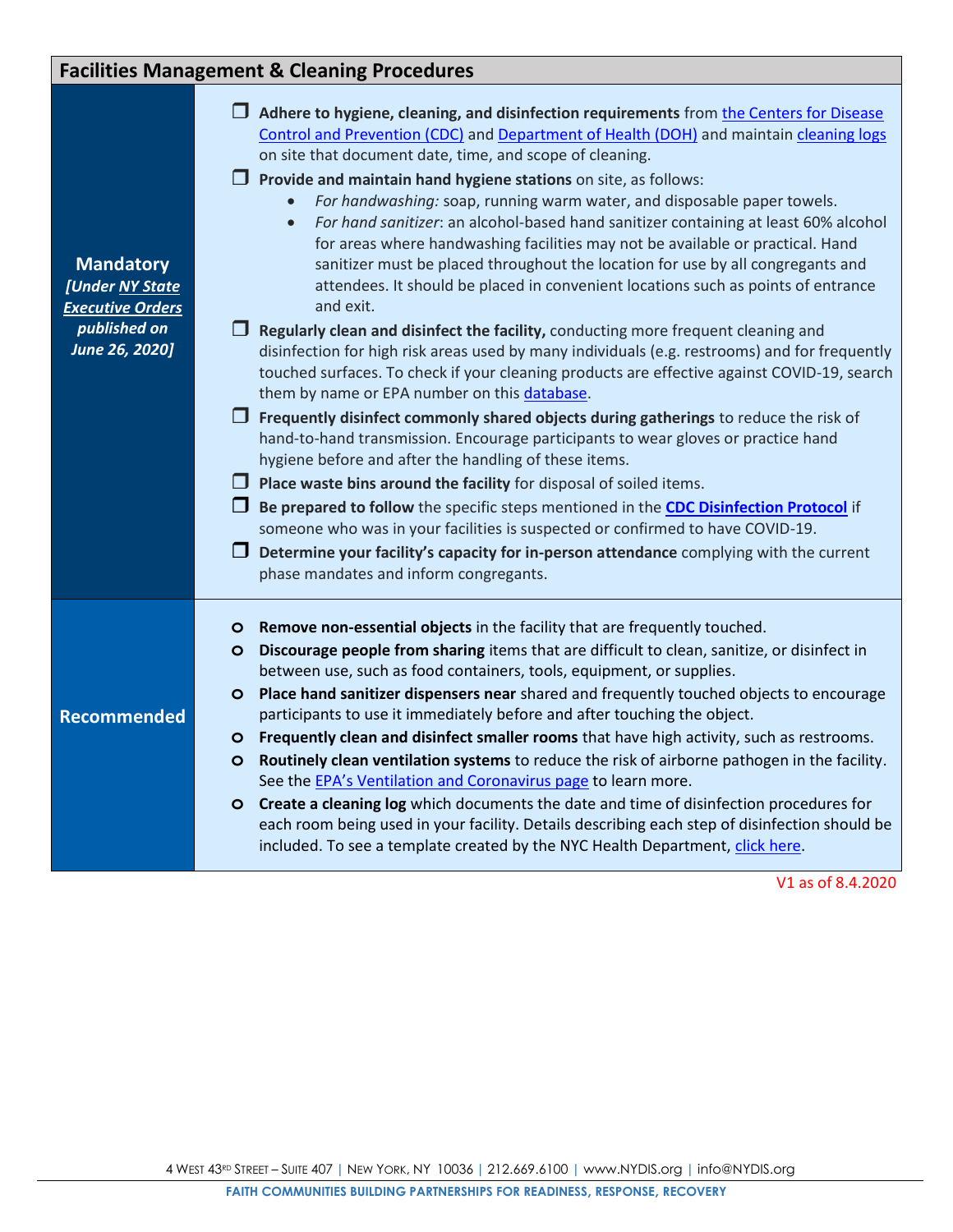## **Worship Activities and Services**

| $\Box$ Limit size of indoor and outdoor gatherings to no more than 10 people. |  |  |
|-------------------------------------------------------------------------------|--|--|
|                                                                               |  |  |

- If multiple buildings with separate entrances and exits are available for use, there may be multiple groups of 10 in separate buildings at the same time for religious gatherings.
- **Ensure people maintain 6 feet of distance between households during worship,** including when seated. Exception: when the core activity requires a shorter distance (e.g. pallbearing), participants must wear a mask.
- **Ensure a distance of 12 feet** is maintained from any person that is singing or projecting their voice without a face covering. If closer than 12 feet, individuals must be protected by a face covering or a clear impermeable barrier that reaches from the ground to above their head.
- **Reduce the use of objects touched by many**. For example, instead of passing an offering plate during the service, place an offering plate in a fixed location to reduce contact-to-contact virus spread. It is strongly recommended to remove all non-essential ritual objects entirely.
- **T** Frequently disinfect commonly shared objects during worship (e.g. prayer books, sacred objects) and encourage participants to clean their hands before and after contact with the object.
	- If cleaning or disinfection products or the act of cleaning and disinfecting causes safety hazards or degrades the material (e.g. religious artifact), put in place hand hygiene stations, provide gloves, and/or limit the number of individuals touching such material.
- **Prohibit sharing food or beverages within the facility.** For rituals that include consumption or offerings of food or drink (i.e. communion, food offerings) find alternatives such as individual servings to reduce hand-to-hand virus transmission.
- **Restrict ceremonial handholding, shaking hands, hugging, and kissing** with members of different households during services or prayers. Instead, find an acceptable alternative gesture of greeting that minimizes contact, such as a gentle bow.
- **For funeral-related services,** prohibit touching, hugging, or kissing the body of a deceased person who had confirmed or suspected COVID-19[, per CDC guidance.](https://www.cdc.gov/coronavirus/2019-ncov/daily-life-coping/funeral-guidance.html)
- **o Consult the CDC's [Considerations for Gatherings &](https://www.cdc.gov/coronavirus/2019-ncov/community/large-events/considerations-for-events-gatherings.html) Community Events.**
- **o Hold services outdoors** whenever possible (e.g. outdoor service for religious gatherings or graveside-only service for funerals).
- **o Offer multiple service times** to reduce the number of congregants together in the facility.
- **o Create pre-registration for in-person gatherings** to abide by occupancy limits. To see a registration form template created by NYDIS, [click here.](https://nydis.wufoo.com/forms/z7psyl009gzkwz/)
- **o Adapt ritual worship activities and remove all non-essential** items to minimize contact between individuals and commonly touched objects and surfaces.
- **o Remove religious texts from use** and encourage congregation members to bring their own. Alternatively, houses of worship can use technology to project liturgy on the walls or replicate all songs and prayers into single-use photocopied bulletins.
- **o Find alternatives for group singing** such as instrumental or pre-recorded music. Instruments used should be sanitized before and after each use, instrument sharing should be minimized.
- **o Microphones should not be shared** between multiple people during a service. Alternatives include assigning one dedicated microphone per person or utilizing microphone covers that are replaced between each person's use.
- **o Empty fonts or other water-related ceremonial spaces** to prohibit spread of the virus. Avoid rituals involving physical touch and water-based elements (i.e. water baptisms).

V1 as of 8.4.2020

**Mandatory** *[Under [NY State](https://forward.ny.gov/religious-and-funeral-services-ny-forward-guidelines)  [Executive Orders](https://forward.ny.gov/religious-and-funeral-services-ny-forward-guidelines) published on June 26, 2020]*

**Recommended**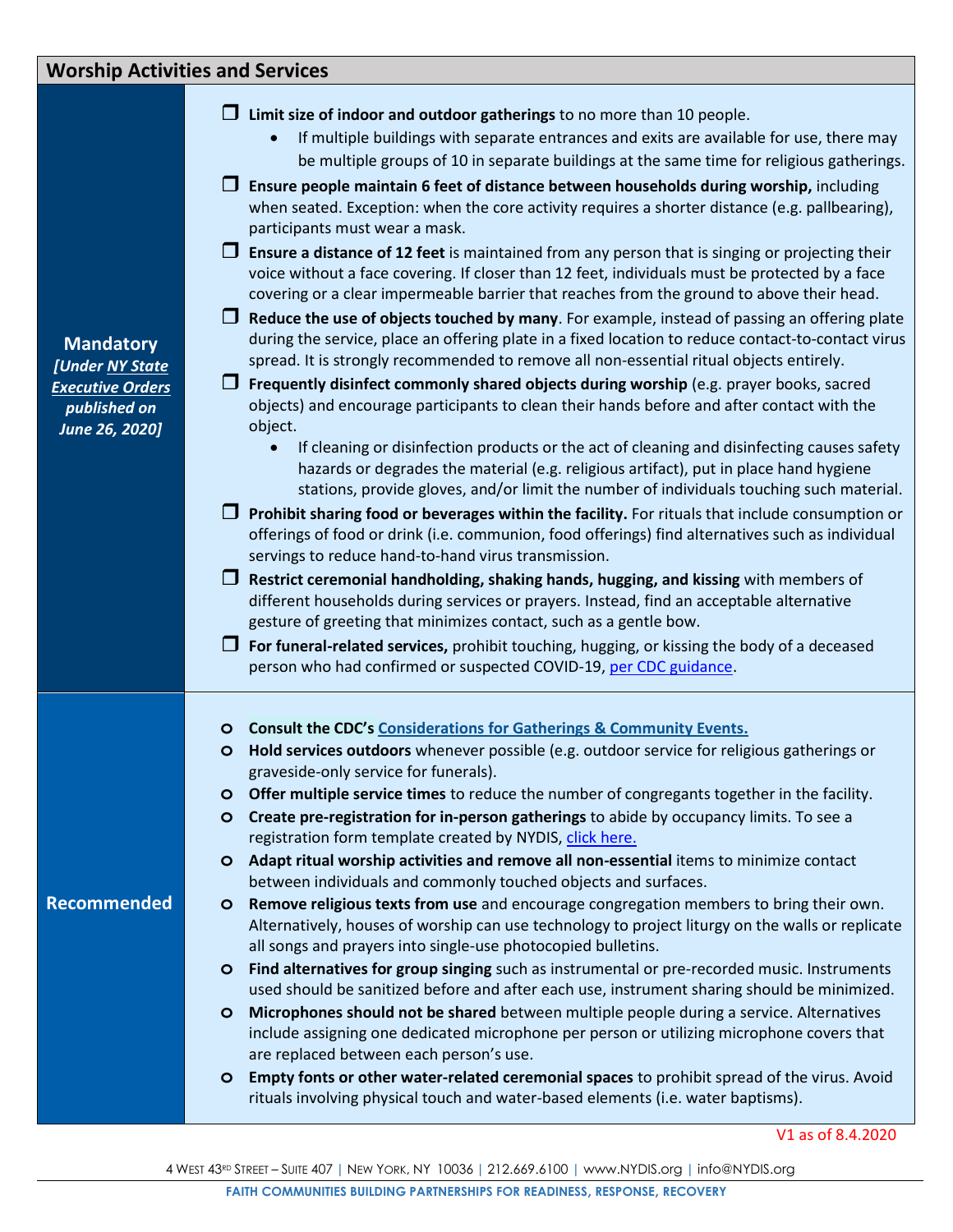| <b>Communication &amp; Outreach</b>                                                              |                                                                                                                                                                                                                                                                                                                                                                                                                                                                                                                                                                                                                                                                                                                                                                                                                                                                                                                                                                                                                                                                                                                                                                                                                                                                                                                                                                                                                                                                                                                                                                                                                                                                                                                                                                                                                                                                                                                                                                                                                                                                                                                                                                                                                                                                                 |  |  |  |
|--------------------------------------------------------------------------------------------------|---------------------------------------------------------------------------------------------------------------------------------------------------------------------------------------------------------------------------------------------------------------------------------------------------------------------------------------------------------------------------------------------------------------------------------------------------------------------------------------------------------------------------------------------------------------------------------------------------------------------------------------------------------------------------------------------------------------------------------------------------------------------------------------------------------------------------------------------------------------------------------------------------------------------------------------------------------------------------------------------------------------------------------------------------------------------------------------------------------------------------------------------------------------------------------------------------------------------------------------------------------------------------------------------------------------------------------------------------------------------------------------------------------------------------------------------------------------------------------------------------------------------------------------------------------------------------------------------------------------------------------------------------------------------------------------------------------------------------------------------------------------------------------------------------------------------------------------------------------------------------------------------------------------------------------------------------------------------------------------------------------------------------------------------------------------------------------------------------------------------------------------------------------------------------------------------------------------------------------------------------------------------------------|--|--|--|
| <b>Mandatory</b><br>[Under NY State<br><b>Executive Orders</b><br>published on<br>June 26, 2020] | Affirm you have reviewed and understand the state-issued industry guidelines, and that you<br>will implement them.<br>Post CDC signage throughout the facility to remind individuals to:<br>Stay home if sick (CDC Image)<br>$\bullet$<br><b>Wear a face covering (CDC Image)</b><br>$\bullet$<br>Adhere to physical distancing instructions (CDC Image)<br>$\bullet$<br>Stop the spread of germs (CDC Image)<br>$\bullet$<br>Follow hand hygiene and cleaning and disinfection guidelines (CDC Image)<br>$\bullet$<br>Report symptoms of or exposure to COVID-19, and how they should do so (CDC Image)<br>$\bullet$<br>Conspicuously post completed safety plans on site.<br>ப                                                                                                                                                                                                                                                                                                                                                                                                                                                                                                                                                                                                                                                                                                                                                                                                                                                                                                                                                                                                                                                                                                                                                                                                                                                                                                                                                                                                                                                                                                                                                                                                |  |  |  |
| <b>Recommended</b>                                                                               | Congregations should write and implement their own Crisis and Emergency Risk<br>$\circ$<br><b>Communications (CERC) Plan.</b> For guidance, see National Disaster Interfaiths Network's CERC<br><b>Tip Sheet</b><br><b>Stay informed</b> about local COVID-19 information and updates. Check for updates from local<br>$\circ$<br>health and other authorities, and share them widely with your distribution lists.<br>Maintain regular communication with members on all of your communication platforms; be<br>$\circ$<br>transparent about how decisions are being made and on the basis of what resources.<br>Provide accurate information and dispel rumors about the COVID-19 pandemic.<br>$\circ$<br>When announcing your plan to reopen for in-person gatherings to congregants, include<br>$\circ$<br>updates that detail new safety practices and procedures your congregation has put in place.<br>Clearly communicate expectations for those who may plan to attend worship (i.e. wear face<br>covering, physical distancing of 6 feet, new handwashing stations, etc).<br>Inform congregants of maximum capacity for in-person attendance, and conduct<br>$\circ$<br>preregistration (either by phone or using an online form) to ensure gatherings do not exceed<br>the limit.<br>Encourage congregants at higher risk for severe illness to speak with their healthcare provider<br>$\circ$<br>before attending an in-person gathering. This includes older adults and people with underlying<br>medical conditions.<br>Maintain all online services for congregants who are unable to attend in-person gatherings.<br>O<br>Be prepared to provide additional emotional and spiritual support to congregants during in-<br>$\circ$<br>person gatherings, as this time apart has been particularly difficult.<br>Encourage staff and congregants to talk with people they trust about their concerns and how<br>$\circ$<br>they are feeling. Consider posting signs displaying SAMHSA's Disaster Distress Helpline for<br>confidential crisis counseling: call 1-800-985-5990, or text TalkWithUs to 66746.<br>O Offer support to groups of people stigmatized by COVID-19 and speak out against negative<br>behaviors to help counter stigma and discrimination. |  |  |  |

V1 as of 8.4.2020